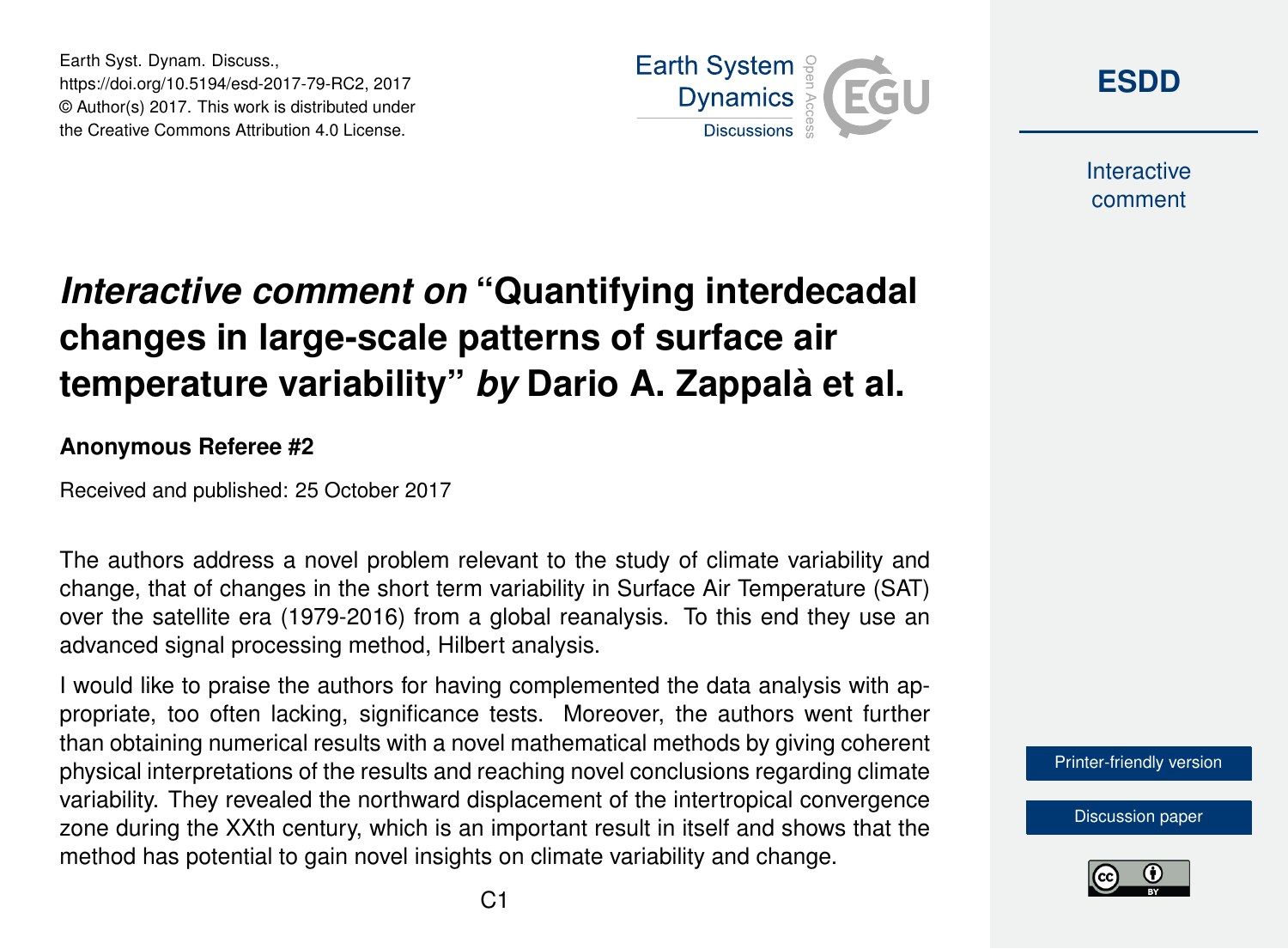I suggest the following as minor revisions:

- The Hilbert transform should be better motivated. What can be achieved? Why does it give an amplitude and a phase? What are its limitations? A brief overview of how the Hilbert transform works would also be helpful to potential readers not acquainted to this method. I understand that the authors may not want to lengthen the article, but the latter could be given as first section of the supplementary material. Something as short and clear as Pikowsky et al., 2002, Appendix A.2.1, would greatly benefit the reader.
- Regarding the interpretation of the blue and red spots in Fig. 2, please discuss the quality of the reanalysis in these regions. In particular, the blue spot in the Arctic is in a region for which there is little constraints from satellites on the reanalysis.

Technical comments:

- p.2, l.32: what is meant by "detrended"? The climatology is kept, while the long term trend is removed? How is this done?
- p.3, l.4: what is meant by "unwrapping the phase"
- p.3, l.6: how the 5% where chosen? Are the results robust to this choice?
- p.3, 1.7: exactly reconstructs  $x_i$ , but for extreme realizations, right?
- p.3, l.30: That the results are robust to the threshold is convincing enough. However, why make the threshold based on the standard deviation and not perform a fully non-parametric test by choosing a significance tolerance, say  $\alpha = 0.05$ and consider as significant all values lager than  $(1 - \alpha/2) * 100\%$  of surrogate realizations?

## **[ESDD](https://www.earth-syst-dynam-discuss.net/)**

**Interactive** comment

[Printer-friendly version](https://www.earth-syst-dynam-discuss.net/esd-2017-79/esd-2017-79-RC2-print.pdf)

[Discussion paper](https://www.earth-syst-dynam-discuss.net/esd-2017-79)